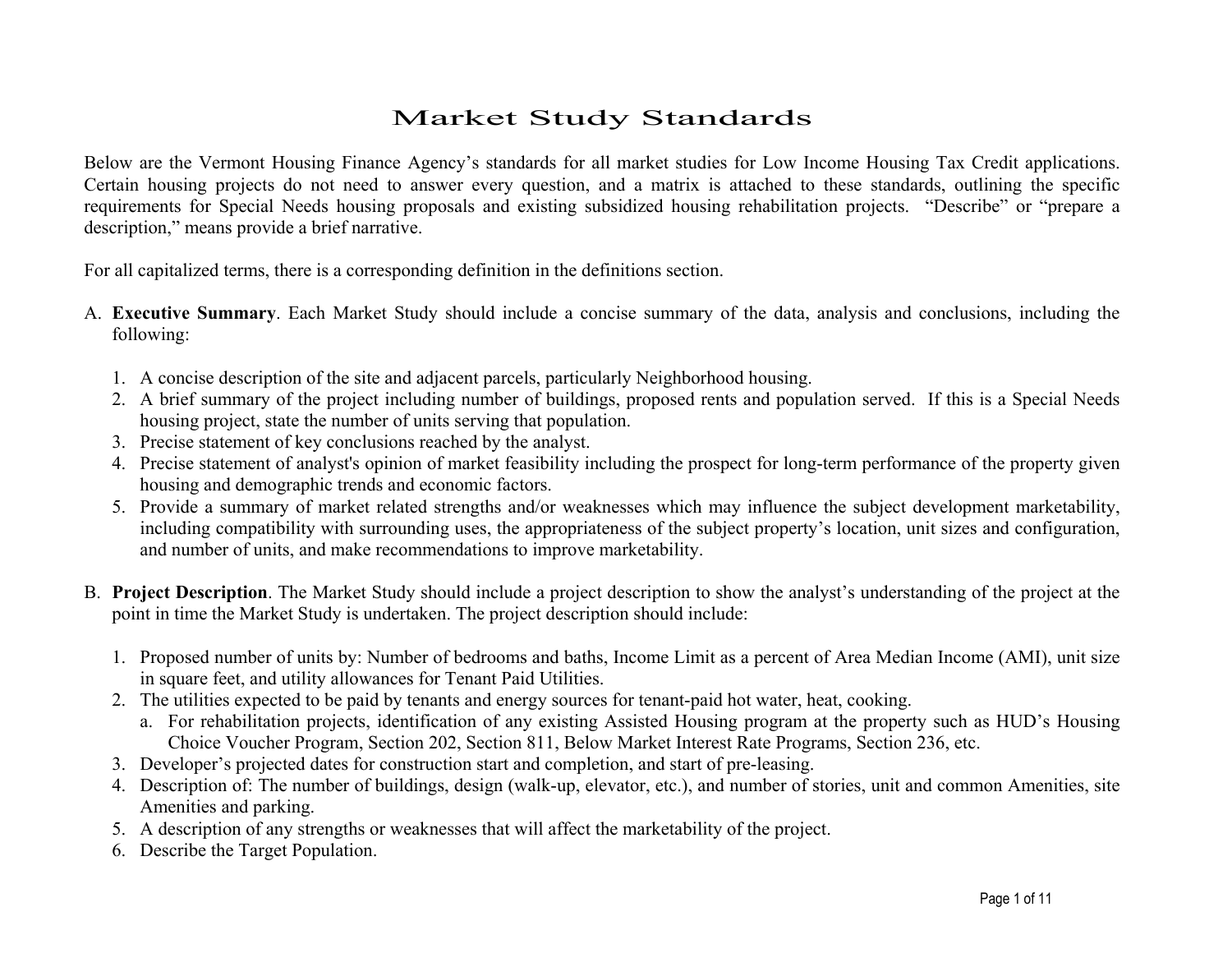#### C. **Location and Market Area Definition**

- 1. Define the Primary Market Area (PMA) and if applicable the Secondary Market Area (SMA) including a map that clearly delineates the areas and an explanation of the basis for the boundaries of the PMA and SMA. Identify PMA and SMA boundaries by Census Tracts, jurisdictions, street names, or other geography forming the boundaries. Also define the larger geographic area in which the PMA is located (i.e. city, county, Metropolitan Statistical Area (MSA), etc.). If using SMA please explain the basis on which the decision was made to use an SMA, and how you have managed to ensure that you are not duplicating household counts that may have been part of projected in-migration into the PMA. VHFA expects to see SMA used infrequently.
	- a. Special Needs housing developments: The PMA may be different for Special Needs populations. Key considerations to defining the Primary Market Area are the service/support providers, their current caseloads, and "geographic reach"
- 2. Provide a description of the finished site characteristics including its size, shape, general topography and vegetation and proximity to adverse conditions.
- 3. Provide photographs of the site and Neighborhood, and a map clearly identifying the location of the project and the closest transportation linkages, shopping, schools, medical services, public transportation, places of worship, and other services such as libraries, community centers, banks, etc. In situations where it is not feasible to show all the categories on a map, the categories may be addressed in the narrative.
- 4. Describe the Marketability of the proposed development.
- 5. Describe and evaluate the visibility and accessibility of the site.

### D. **Population and Households**

- 1. Provide the following information for the Primary Market Area and Secondary Market Area, if one has been defined. Provide the two most recent decennial censuses or another source to show the historical trends of each data piece. If available, also include a current year estimate and future projection. Indicate the source of all data, methodology for estimates, and an analysis of trends indicated by the information.
	- Total population
	- Number of households
	- Number of households by Tenure and age
	- Tenure by number of persons in household
	- Number of households by income band (preferably in \$5,000 increments)
	- Number of households by age and income band (preferably in \$5,000 increments)
	- If available, Tenure of households by income band (preferably in \$5,000 increments)
- 2. For existing subsidized housing rehabilitation projects, the only information needed is the population, age, and income data for existing tenants.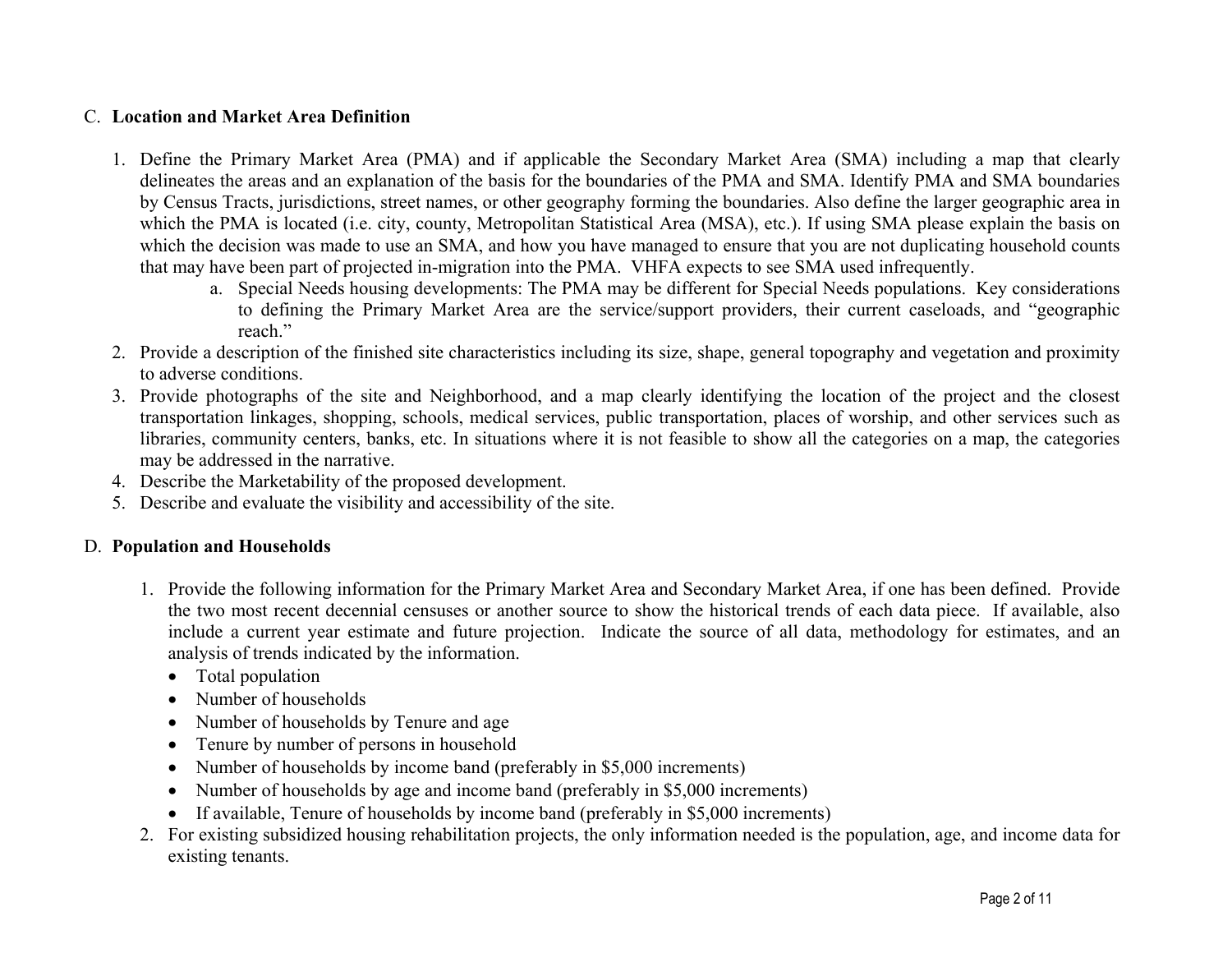- E. **Area Services.** Describe and evaluate the availability of area services as related to the intended tenants. Listed below are general categories that should be addressed but this list is not intended to be all-inclusive. Additional services may be applicable, while some of those listed may not.
	- 1. Shopping and Related Services: Location and distance from the site of the nearest grocery, drugstore, convenience store, pharmacy and other essential services and retail shopping (including neighborhood shopping malls and regional shopping centers).
	- 2. Transportation: Access and proximity to major roads and highways, bus service (if applicable), transit centers, commuter rail stations, and airports.
	- 3. Health Care: Location and distance from the site to the nearest hospitals.
	- 4. Senior Services/Center for elderly housing projects: Location and distance from the site to the area's senior center. List the services available through the center or through various organizations in the area serving the senior population.
	- 5. Location of relevant supportive service providers and the distance in miles from the site. Detail the types of services provided, experience of that agency, and the ability of the service provider to sustain these services over time. Indicate any other non-profit entities that will have involvement in providing services to the Target Population, i.e. churches, etc.
- F. **Employment and Economy.** Provide data and analysis on the employment and economy of the Primary Market Area to give an understanding of the overall economic health of the community in which the Primary Market Area is located. List sources for the data and methodology for the analysis. For a development that is restricted to occupancy for seniors only, the assumption may be made that most of these tenants will be retired and therefore this Section F may be omitted.
	- 1. Provide a description of employment by industry sector for the Primary Market Area or smallest geographic area available that includes the Primary Market Area and compare the data to the larger geographic area, e.g. the city, county, labor market area, or MSA.
		- a. For Special Needs housing developments: Particular attention should be paid to the level of employment in the unskilled and semi-skilled sectors. Supportive work settings should be identified and their capacity for providing additional work opportunities discussed.
	- 2. List major employers in the PMA, the type of business and the number employed. Comment on trends for employment in the PMA in relation to the subject.
	- 3. Discuss any seasonal versus permanent employment opportunities in the area and how that may affect the Marketability of the housing.
	- 4. Show the historical unemployment rate for the last five years (or other appropriate period) for the PMA.
	- 5. Show employment growth over the same period or a more recent, shorter period (last two to three years).
	- 6. If relevant, comment on the availability of Affordable Housing for employees of businesses and industries that draw from the Primary Market Area.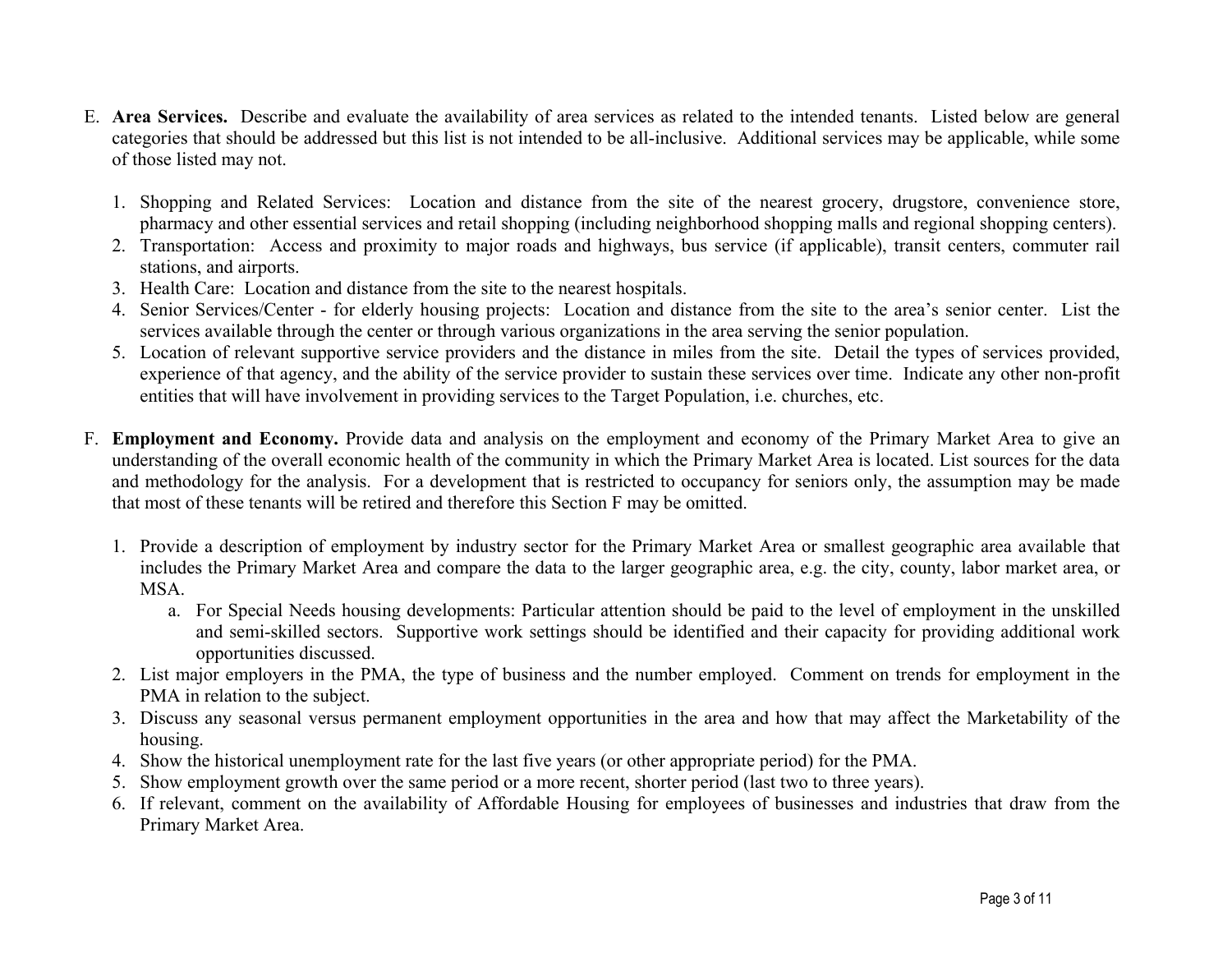- 7. Provide a breakdown of typical wages by occupation. This information may be provided on a regional basis rather than for the specific PMA, if that is the best data that is readily available.
- 8. Provide commuting patterns for workers such as how many workers in the PMA commute from surrounding areas outside the PMA.
- G. **Existing Rental Housing Stock.** Provide information on other multifamily rental housing in the Primary Market Area and any rental housing proposed to be developed in the Primary Market Area within the 12-month period following the date of the Market Study. This section of the Market Study should include:
	- 1. The number of new units that have come online in the Primary Market Area in the last five years and identify the source of the information. These should both include Market Rate and subsidized units.
	- 2. The number of rental projects in the pipeline for local or State permits in the Primary Market Area. These should both include Market Rate and subsidized units.
	- 3. A list of existing comparable property, including: name; location; Target Population; type of design; age and condition; number of units by bedroom type; rent levels by bedroom type; number of bedrooms and baths for each unit type; square footage of units; kitchen equipment available; type of utilities (state whether paid by tenant or owner and energy sources for hot water, heat and cooking); unit and site Amenities included; site staffing; occupancy and Absorption Rate (if recently completed); and name, address and phone number of property contact.
	- 4. Provide a narrative evaluation of the subject property in relation to the comparable properties.
	- 5. Describe the size of the overall rental market in the PMA affordable to the Target Population, including available subsidized units, and Market Rate properties.
	- 6. Discuss the availability of Affordable Housing options, including purchase or sale of homes. For Special Needs housing developments, list the housing options for the Target Population this project will serve.
	- 7. Discuss the impact of the subject development on the existing housing stock.
	- 8. An estimate of the Market Vacancy Rate for the Primary Market Area rental housing stock.
- H. **Local Perspective of Rental Housing Market and Housing Alternatives.** The Market Study should include a summary of the perspective on the rental market, need for the proposed housing and Unmet Housing Need in the market. The local perspective should consider:
	- 1. Interviews with local planners; housing and community development officials (including Public Housing Authorities) and market participants (including rental property owners) to estimate proposed additions to the supply of housing that would compete with the subject and to evaluate the local perception of need for additional housing. This should also include the cost and availability of home ownership and mobile home living, if applicable.
	- 2. For Special Needs housing: Interviews with area service providers and area advocates for the Target Population.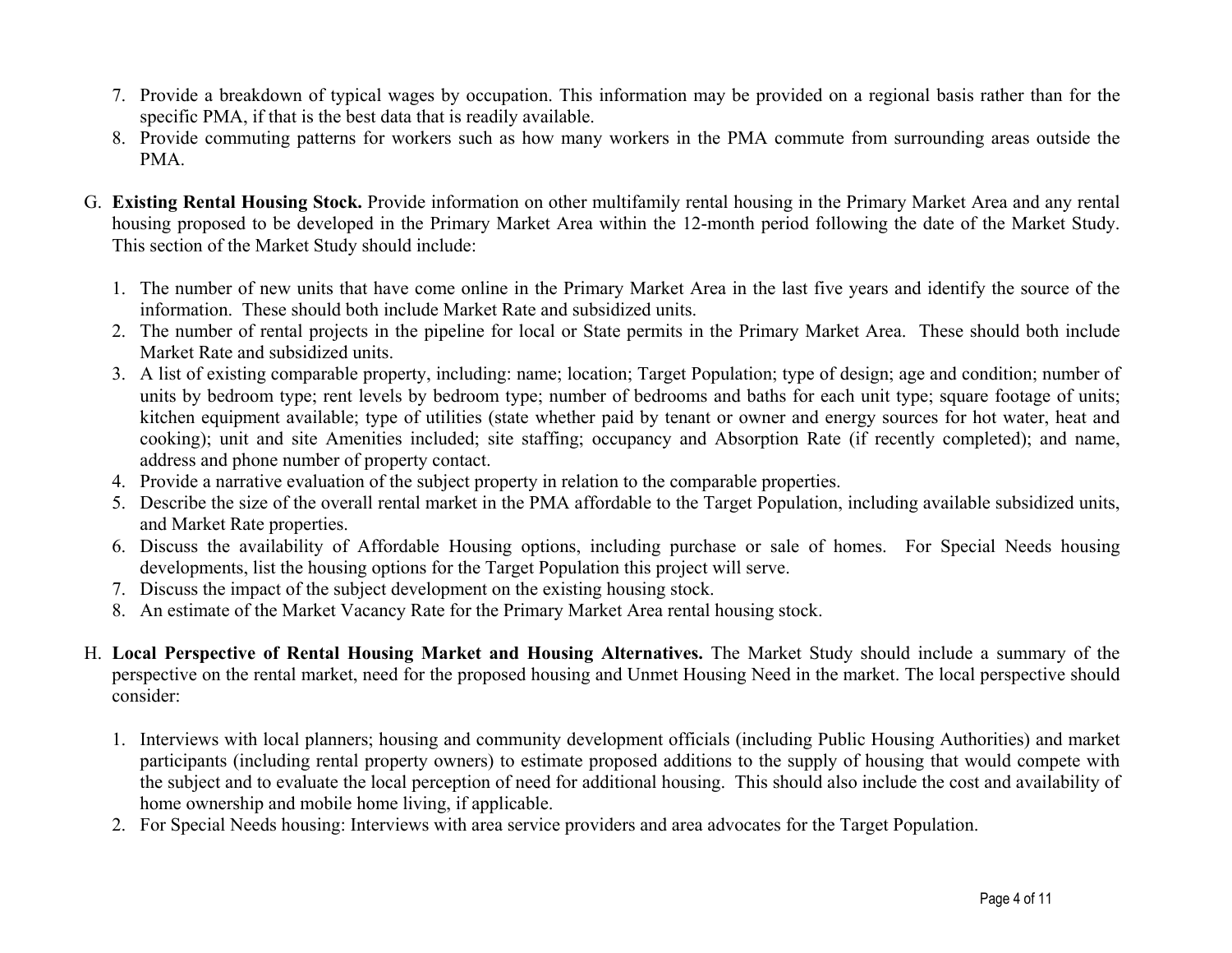- I. **Analysis.** Provide documentation and descriptions that show the methodology for calculations in the analysis section and relate the conclusions to the data. Do not include all rent-overburdened households as part of pent-up market demand for the units. For the portion of rent-overburdened households that you do include, provide your methodology.
	- 1. Provide a detailed analysis of the income levels of the potential tenants who can afford the proposed rents. State and support the minimum Household income used for total housing expenses to set the lower limit of the Targeted Population's income range.
	- 2. Derive a Market Rent for the subject property and quantify and discuss Market Advantage of the subject and impact on Marketability of the developer's proposed rents for the subject property.
	- 3. Calculate the Capture Rate for the Targeted Population in the subject property incorporating restrictions such as age, income, living in Substandard Conditions, renters versus home owners, Household sizes, etc.
	- 4. Calculate the Penetration Rate.
	- 5. Define and justify the Absorption Period and Absorption Rate for the subject property.
	- 6. Provide recommendations and/or suggest modifications to the proposed project.
	- 7. Identify risks (i.e. competitive properties that may come on line at the same time as the subject property, declining population in the PMA, etc.), unusual conditions and mitigating circumstances.
	- 8. Special Needs housing: Discuss the demand/need for a project targeting the proposed Special Needs population. This should include, but not be limited to, information garnered from area service providers which assist the proposed project's Target Population.
	- 9. Determine whether or not the Amenities are appropriate and sufficient for the market and the intended tenants. Also include any Amenities available to the tenant at an additional cost and what that expected cost will be.
		- a. If this is Special Needs housing, evaluate the appropriateness of the building design for the market and the intended tenants. Also for Special Needs housing, note the streets that will provide access to the site and evaluate the accessibility of the site in terms of local public transportation, parking, and major thoroughfares.
		- b. For rehabilitation projects, provide a description of the methodology for the rehabilitation and the scope of work. A copy of the floor plans and elevations (if ready) should be included as an attachment to the report.

## J. **Other Requirements**

- 1. Date report was prepared, date of inspection and name and telephone number of analyst preparing study.
- 2. Certification of no identity of interest between the analyst and the entity for whom the report is prepared.
- 3. Certification that recommendations and conclusions are based solely on professional opinion and best efforts.
- 4. Statement of qualifications.
- 5. List of sources for data in the Market Study.
- 6. Provide the demographic reports used for the study upon request.
- 7. Append utility allowance schedule (or utility company provider letters).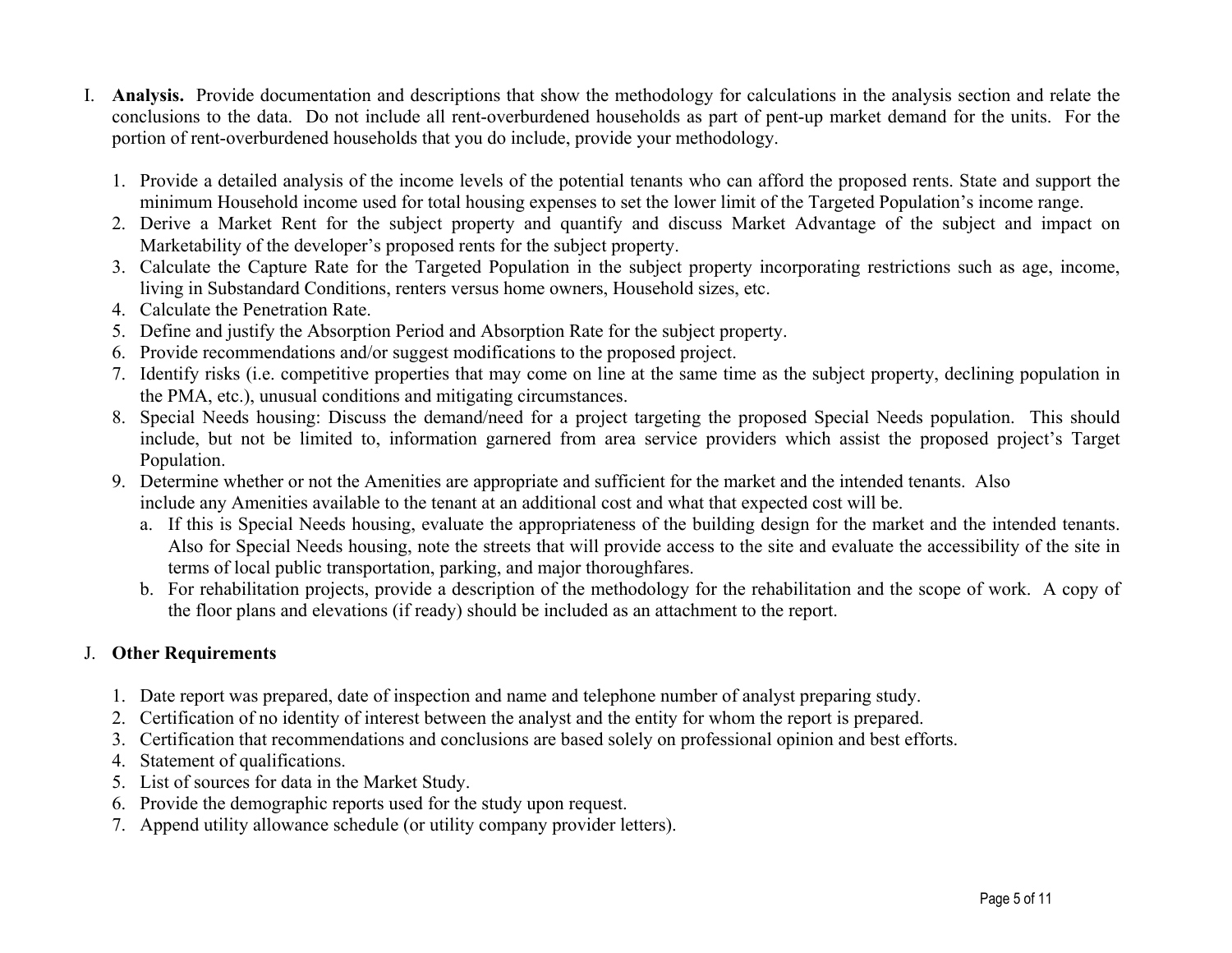## Applicability of Sections

|                                                                             | <b>All Newly Created</b> | Existing     | <b>Special Needs</b> |
|-----------------------------------------------------------------------------|--------------------------|--------------|----------------------|
|                                                                             | Housing and              | Subsidized   | Housing              |
|                                                                             | Existing Rehabs,         | Housing      |                      |
|                                                                             | Unsubsidized             | Rehabs*      |                      |
| <b>A. Executive Summary</b>                                                 | $\mathbf{X}$             | $\mathbf{X}$ | $\mathbf X$          |
| <b>B. Project Description</b>                                               |                          |              |                      |
| $1. - 5.$                                                                   | $\mathbf X$              | $\mathbf{X}$ | $\mathbf X$          |
| 6. Describe the Target Population.                                          | $\mathbf X$              |              | $\mathbf X$          |
| <b>C. Location and Market Area Definition</b>                               |                          |              |                      |
| 1. Define the Primary Market Area (PMA) and Secondary (SMA) Market Area     | $\mathbf X$              | $\mathbf{X}$ |                      |
| 1(a).  considerations  are the service/support providers                    |                          |              | $\mathbf X$          |
| 2. Provide a description of the site characteristics                        | $\mathbf X$              |              | $\mathbf X$          |
| 3. Provide photographs of the site if available and Neighborhood, and a map | $\mathbf{X}$             |              | $\mathbf X$          |
| 4. Describe the Marketability of the proposed development.                  | $\mathbf X$              |              | $\mathbf X$          |
| 5. Describe and evaluate the visibility and accessibility of the site.      | $\mathbf X$              |              | $\mathbf X$          |
| <b>D. Population and Households</b>                                         |                          |              |                      |
| 1. Provide total population, age and income target data                     | $\mathbf X$              |              | $\mathbf X$          |
| 2. Provide population, age and income data for the existing tenants.        |                          | $\mathbf{X}$ |                      |
| <b>E. Area Services</b>                                                     |                          |              |                      |
| 1. Shopping and Related Services                                            | $\mathbf X$              |              | X                    |
| 2. Transportation                                                           | $\mathbf X$              |              | X                    |
| 3. Health Care                                                              |                          |              | $\mathbf{X}$         |
| 4. Senior Services / Care                                                   |                          |              | $\mathbf{X}$         |
| 5. Location of relevant supportive service providers                        |                          |              | $\mathbf{X}$         |
| <b>F. Employment and Economy</b>                                            |                          |              |                      |
| 1. Provide a description of employment by industry sector                   | $\mathbf X$              |              | $\mathbf X$          |
| 1(a).  level of employment in the unskilled and semi-skilled sectors        |                          |              | $\mathbf X$          |
| $2. - 8.$                                                                   | $\mathbf X$              |              | $\mathbf X$          |
| <b>G. Existing Rental Housing Stock</b>                                     |                          |              |                      |
| 1. The number of new units that have come online                            | $\mathbf X$              |              | $\mathbf X$          |
| 2. The number of rental projects in the pipeline                            | $\mathbf X$              | $\mathbf{X}$ | $\mathbf X$          |
| 3. A list of existing comparable property                                   | $\mathbf{X}$             |              | $\mathbf X$          |
| 4. Provide a narrative evaluation of the subject property                   | $\mathbf{X}$             |              | $\mathbf X$          |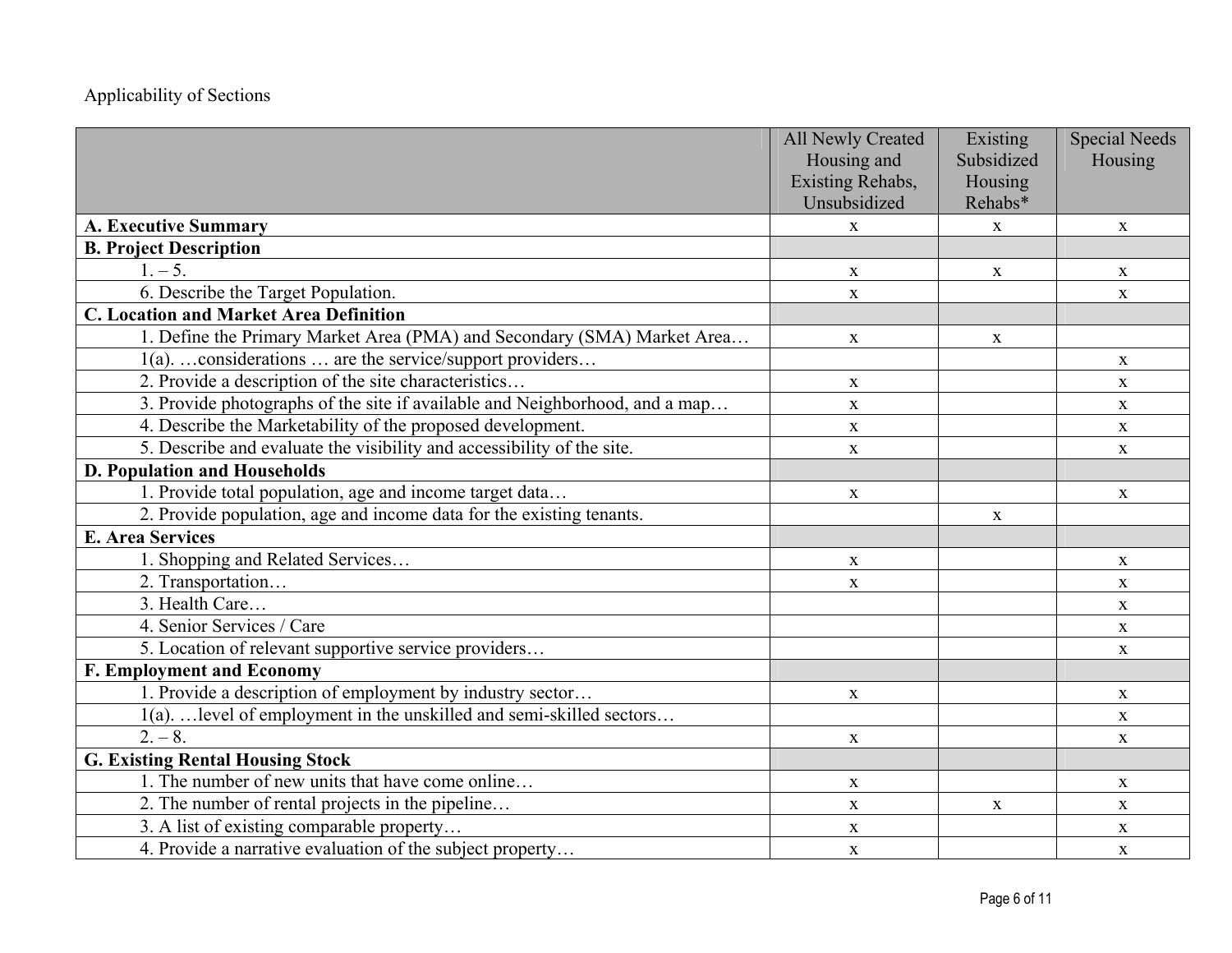|                                                                                 | <b>All Newly Created</b><br>Housing and | Existing<br>Subsidized | <b>Special Needs</b><br>Housing |
|---------------------------------------------------------------------------------|-----------------------------------------|------------------------|---------------------------------|
|                                                                                 | Existing Rehabs,                        | Housing                |                                 |
|                                                                                 | Unsubsidized                            | Rehabs*                |                                 |
| 5. Describe the size of the overall rental market in the PMA                    | X                                       |                        | X                               |
| 6. Discuss the availability of Affordable Housing options                       | $\mathbf{X}$                            |                        | X                               |
| 7. Discuss the impact of the subject development on the existing housing stock. | X                                       |                        | $\mathbf{X}$                    |
| 8. An estimate of the market Vacancy Rate                                       | X                                       |                        | $\mathbf{x}$                    |
| H. Local Perspective of Rental Housing Market and Housing Alternatives          |                                         |                        |                                 |
| 1. Interviews with local planners                                               | $\mathbf{X}$                            |                        | $\mathbf{X}$                    |
| 2.  interviews with area service providers                                      |                                         |                        | X                               |
| I. Analysis                                                                     |                                         |                        |                                 |
| 1. Provide a detailed analysis of the Income Levels of the potential tenants    | $\mathbf{X}$                            |                        | $\mathbf{x}$                    |
| 2. Derive a Market Rent for the subject property                                | X                                       |                        | $\mathbf{X}$                    |
| $3. - 6.$                                                                       | X                                       |                        | $\mathbf{X}$                    |
| 7. Identify Risks                                                               | X                                       | X                      | X                               |
| 8.  demand/need for a project targeting the proposed Special Needs population   |                                         |                        | $\mathbf{X}$                    |
| 9. Determine whether Amenities are appropriate and sufficient                   | X                                       | $\mathbf{x}$           | $\mathbf{x}$                    |
| 9 (a). Special Needsappropriateness of building design                          |                                         |                        | $\mathbf{X}$                    |
| 9 (b). For rehab projects, methodology of scope of work                         | X                                       | $\mathbf{x}$           | $\mathbf{X}$                    |
| <b>J. Other Requirements</b>                                                    | X                                       | X                      | $\mathbf{X}$                    |

- \* 1) In some circumstances, staff may only require existing unsubsidized housing meet this standard (i.e. units are initially occupied and will be occupied after rehab by the same group of tenants, all of whom income qualify for the project's financing requirements.)
- \*2) Small number of units in a large housing market may only need to meet this standard (at staff discretion).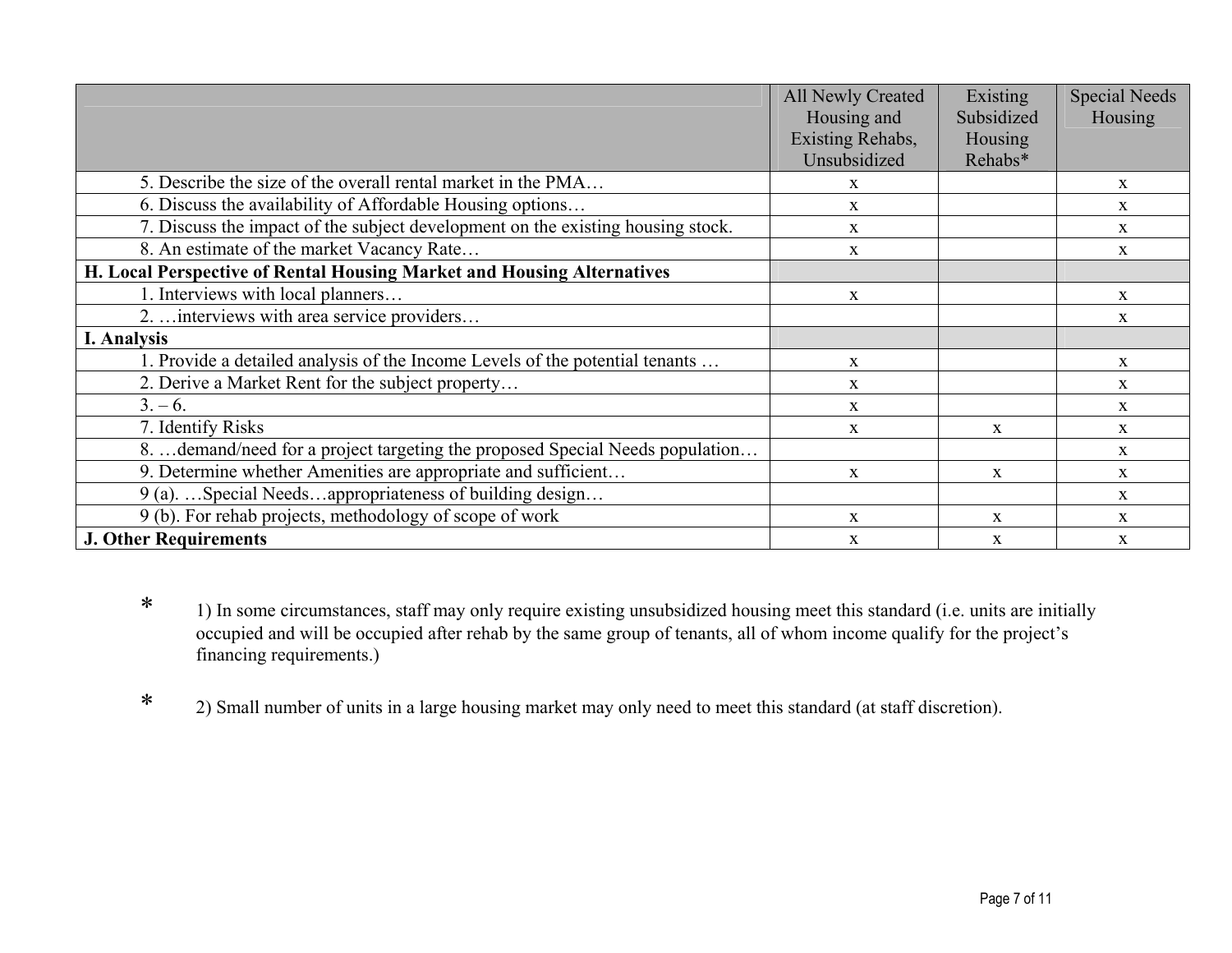#### **DEFINITIONS**

| <b>Absorption Period</b> | The period of time necessary for a newly constructed or renovated property to achieve the                                       |
|--------------------------|---------------------------------------------------------------------------------------------------------------------------------|
|                          | Stabilized Level of Occupancy. The Absorption Period begins when the first certificate of                                       |
|                          | occupancy is issued and ends when the last unit to reach the Stabilized Level of Occupancy has a                                |
|                          | signed lease. Assumes a typical pre-marketing period, prior to the issuance of the certificate of                               |
|                          | occupancy, of about three to six months. The month leasing is assumed to begin should                                           |
|                          | accompany all absorption estimates.                                                                                             |
| <b>Absorption Rate</b>   | The average number of units rented each month during the Absorption Period.                                                     |
| Affordable Housing       | Housing where the tenant household pays no more than 30 percent of its annual income on Gross                                   |
|                          | Rent.                                                                                                                           |
| Amenity                  | Tangible or intangible benefits offered to a Tenant at no fee, typically on-site recreational                                   |
|                          | facilities, planned programs, services or activities.                                                                           |
| Area Median Income (AMI) | 100% of the gross median Household income for a specific Metropolitan Statistical Area, county                                  |
|                          | or non-metropolitan area established annually by HUD.                                                                           |
| <b>Assisted Housing</b>  | Housing where federal, state or other programs subsidize the monthly costs to the Tenant.                                       |
|                          | Below Market Interest Rate Program Program targeted to renters with incomes not exceeding 80% of area median income by limiting |
| (BMIR)                   | rents based on BMIR Program requirements and through the provision of an interest reduction                                     |
|                          | contract to subsidize the market interest rate to a below-market rate.                                                          |
| Capture Rate             | The percentage of age, size, and income qualified renter Households in the Primary Market Area                                  |
|                          | that the property must capture to achieve the Stabilized Level of Occupancy. VHFA may require                                   |
|                          | restrictions to the qualified Households used in the calculation including age, income, living in                               |
|                          | substandard housing, movership and other comparable factors. The Capture Rate is calculated by                                  |
|                          | dividing the total number of units in the property by the total number of qualified renter                                      |
|                          | Households in the Primary Market Area. See Penetration Rate for rate for entire Market Area.                                    |
| <b>Census Tract</b>      | A small, relatively permanent statistical subdivision delineated by a local committee of census                                 |
|                          | data users for the purpose of presenting data. Census Tract boundaries normally follow visible                                  |
|                          | features, but may follow governmental unit boundaries and other non-visible features; they always                               |
|                          | nest within counties. They are designed to be relatively homogeneous units with respect to                                      |
|                          | population characteristics, economic status, and living conditions at the time of establishment.                                |
|                          | Census Tracts average about 4,000 inhabitants.                                                                                  |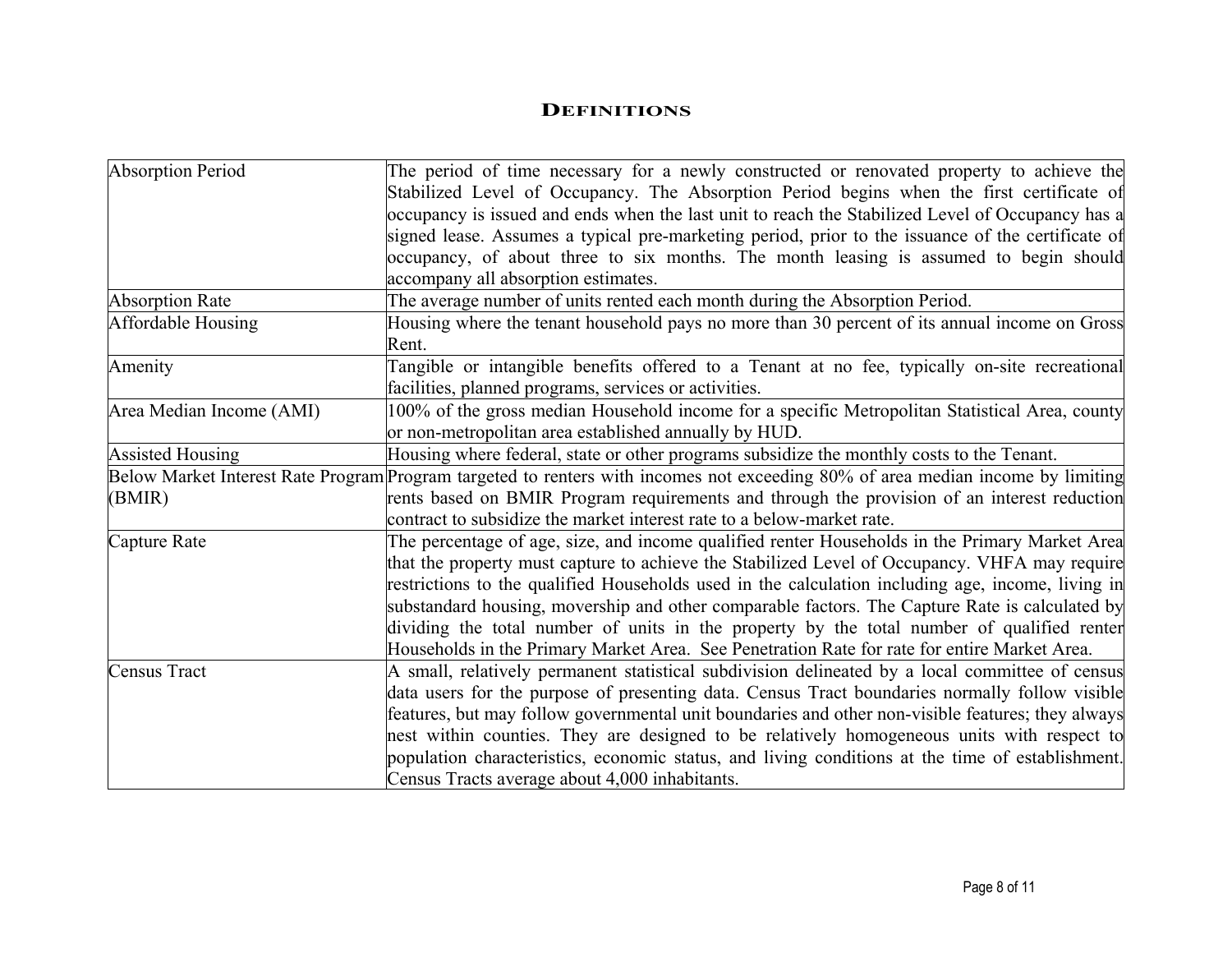| <b>Gross Rent</b>                 | The monthly housing cost to a tenant which equals: 1) the actual rent payable by the tenant to the     |
|-----------------------------------|--------------------------------------------------------------------------------------------------------|
|                                   | owner (which includes any rent subsidy paid on behalf of the tenant), inclusive of all terms of the    |
|                                   | lease, and 2) the estimated cost of all Tenant Paid Utilities.                                         |
| Household                         | One or more people who occupy a housing unit as their usual place of residence.                        |
| Housing Choice Voucher Program    | Federal program for Households earning less than 50% of the Area Median Income administered            |
| (HUD Section 8 Certificate or     | by a local Housing Authority. This program provides monthly rental subsidies to cover the              |
| Voucher Program)                  | difference between the Household's Gross Rent and the greater of 30 percent of the Household's         |
|                                   | adjusted income or 10 percent of the Household's gross income. Seventy-five percent of the             |
|                                   | Housing Authority's vouchers must serve households below 30% of the Area Median Income.                |
| <b>Income Limits</b>              | Maximum Household income by county or metropolitan statistical area (MSA), adjusted for                |
|                                   | Household size and expressed as a percentage of the Area Median Income for the purpose of              |
|                                   | establishing an upper limit for eligibility for a specific housing program. Income limits for federal, |
|                                   | state and local rental housing programs typically are established at 30%, 50%, 60% or 80% of           |
|                                   | AMI.                                                                                                   |
| Low Income Housing Tax Credit     | A program to generate equity for investment in affordable rental housing authorized pursuant to        |
| (see also "Housing Credit" in the | Section 42 of the Internal Revenue Code, as amended.                                                   |
| Allocation Plan)                  |                                                                                                        |
| Market Advantage                  | The difference, expressed as a percentage, between the estimated market rent for an apartment          |
|                                   | property without income restrictions and the lesser of (a) the owner's proposed rents or (b) the       |
|                                   | maximum rents permitted by the financing program for the same apartment property.                      |
| <b>Market Rate</b>                | Apartments or for-sale housing that are for sale or rent at levels unenhanced by special financing     |
|                                   | or other arrangements, and is unencumbered by any deed or operating restriction that would             |
|                                   | diminish its value.                                                                                    |
| Market Rent                       | The rent that an apartment, without rent or income restrictions or rent subsidies, would command       |
|                                   | in the open market considering its location, features, and Amenities. Market Rent should be            |
|                                   | adjusted for concessions and owner-paid utilities included in the rent.                                |
| Market Study                      | A macroeconomic analysis that examines the general market, economic, and environmental                 |
|                                   | conditions of supply, demand, and pricing, or the demographics of demand for a specific area or        |
|                                   | property type. A Market Study may also include analyses of construction and absorption trends.         |
| Marketability                     | The manner in which the subject fits into the market; the relative desirability of a property (for     |
|                                   | sale or lease) in comparison with similar or competing properties in the area.                         |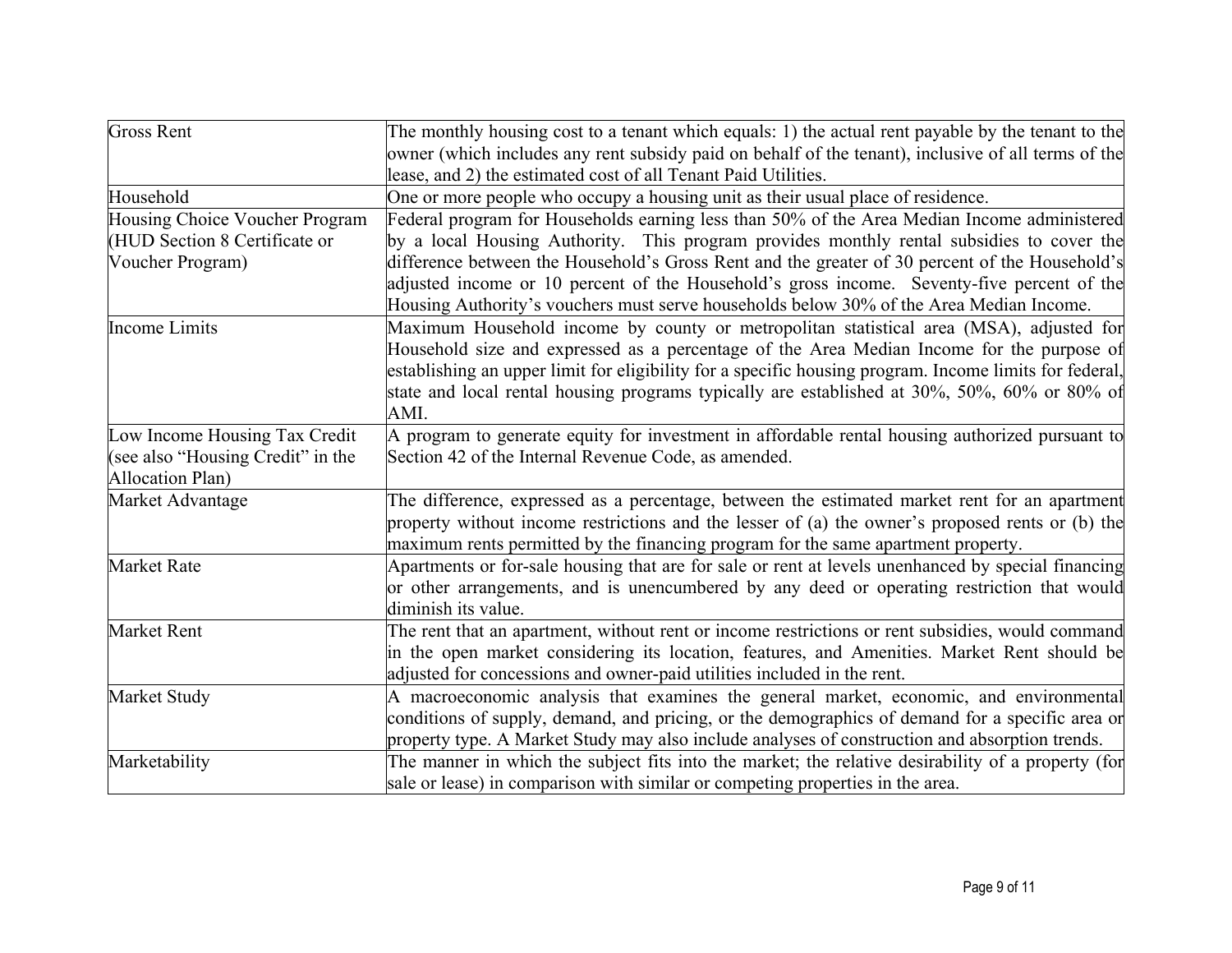| Market Vacancy Rate                  | Average number of apartment units in the Market Area that are unoccupied divided by the total                                     |
|--------------------------------------|-----------------------------------------------------------------------------------------------------------------------------------|
|                                      | number of apartment units in the same Market Area, excluding units in properties that are in the                                  |
|                                      | lease-up stage.                                                                                                                   |
|                                      | Metropolitan Statistical Area (MSA) A geographic entity defined by the federal Office of Management and Budget for use by federal |
|                                      | statistical agencies, based on the concept of a core area with a large population nucleus, plus                                   |
|                                      | adjacent communities having a high degree of economic and social integration with that core.                                      |
|                                      | Qualification of an MSA requires the presence of a city with 50,000 or more inhabitants, or the                                   |
|                                      | presence of an Urbanized Area (UA) and a total population of at least 100,000 (75,000 in New                                      |
|                                      | England). The Burlington MSA is the only one in Vermont and covers the towns of:                                                  |
|                                      | Chittenden County: Burlington, Charlotte, Colchester, Essex, Hinesburg, Jericho, Milton,                                          |
|                                      | Richmond, Shelburne, South Burlington, St. George, Williston, and Winooski.                                                       |
|                                      | Franklin County: Fairfax, Georgia, St. Albans City and Town, and Swanton.                                                         |
|                                      | Grand Isle County: Grand Isle and South Hero.                                                                                     |
| Neighborhood                         | An area of a city or town with common demographic and economic features that distinguish it                                       |
|                                      | from adjoining areas.                                                                                                             |
| <b>Penetration Rate</b>              | The percentage of age, size and income qualified renter Households in the Primary Market Area                                     |
|                                      | that all existing and proposed properties (to be completed within six months of the subject) – and                                |
|                                      | which are competitively priced to the subject – must capture to achieve the Stabilized Level of                                   |
|                                      | Occupancy. Funding agencies may require restrictions to the qualified Households used in the                                      |
|                                      | calculation including age, income, living in substandard housing, mover ship and other                                            |
|                                      | comparable factors. See Capture Rate for property specific rate.                                                                  |
| <b>Population Trends</b>             | Changes in population levels for a particular area over a specific period of time—which is a                                      |
|                                      | function of the level of births, deaths, and net migration.                                                                       |
| Primary Market Area                  | A geographic area from which a property is expected to draw the majority of its residents. It is                                  |
|                                      | expected that the market analyst will use his or her experience and best knowledge to define the                                  |
|                                      | Primary Market Area (and Secondary Market Area) for the development.                                                              |
| <b>Project Based Rent Assistance</b> | Rental assistance from a federal, state or local program that is allocated to the property or a                                   |
|                                      | specific number of units in the property and is available to each income eligible tenant of the                                   |
|                                      | property or an assisted unit.                                                                                                     |
| <b>Secondary Market Area</b>         | The portion of a Market Area that supplies additional support to an apartment property beyond                                     |
|                                      | that provided by the Primary Market Area.                                                                                         |